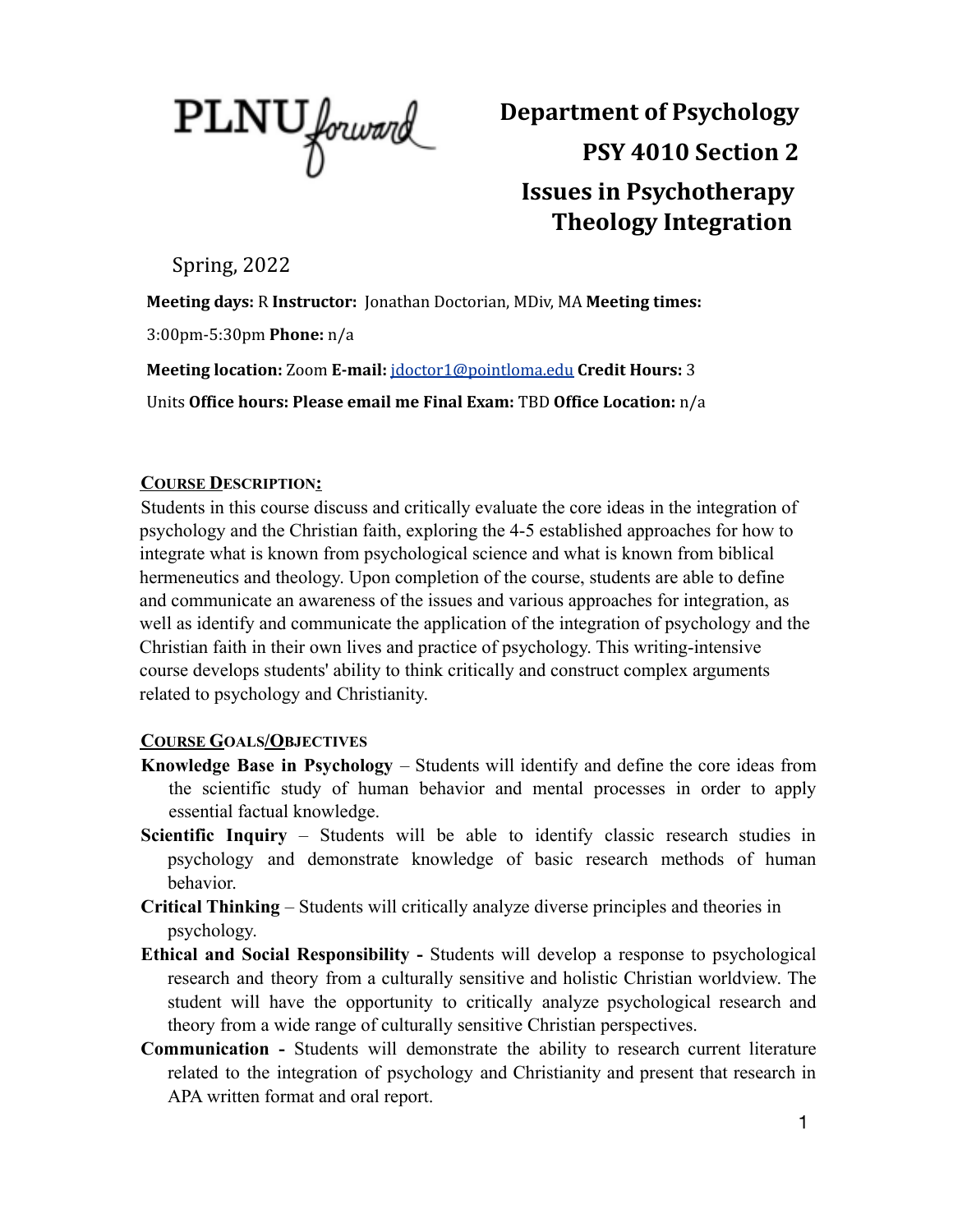# **REQUIRED TEXTS, CHAPTERS, AND ARTICLES:**

Entwistle, D. (2015) Integrative Approaches to Psychology and Christianity, 3rd ed. Cascade Books.

Benner, David G. (2004). The Gift of Being Yourself: The Sacred Call to Self-Discovery. Downer's Grove, IL: InterVarsity Press.\*

Brown, B. (2012). Daring Greatly. New York: Penguin.

Brown, W. S. (2004). Resonance: A Model for Relating Science, Psychology, and Faith. Journal of Psychology & Christianity, 23(2), 110-120.

Cone, J. (2011). The Cross and the Lynching Tree. Maryknoll, New York: Orbis.

Giberson, W. & Collins, F. (2011). The Language of Science and Faith. Downer's Grove, IL: InterVarsity Press.

Johnson, E. (2010). Psychology & Christianity: Five Views. Downers Grove, IL: InterVarsity Press.

McKnight, Scot. (2018). The Blue Parakeet. 2nd ed. Grand Rapids, MI: Zondervan.\*

McNally, Richard. (2011). What is Mental Illness. Cambridge, MT: Belknap Press.\*

Scazzero, Peter (2006). Emotionally Healthy Spirituality. Nashville, TN: Thomas Nelson Publishers<sup>\*</sup>

Note: Most texts will be provided on Canvas. However, a number of books marked with an asterisk (\*) will need to be acquired by students.

#### **Grading Criteria for Assignments and Final Grade**

#### **"A" work - Outstanding**

"Above and beyond the requirements of the assignment; outstanding effort, significant achievement, and personal improvement are clearly evident. Some measure of remarkable skill, creativity, or energy is also evident."

#### **"B" work – Above Average**

"Fulfills all aspects of the assignment and goes a bit beyond minimum competence to demonstrate extra effort, extra achievement or extra improvement."

#### **"C" work - Average**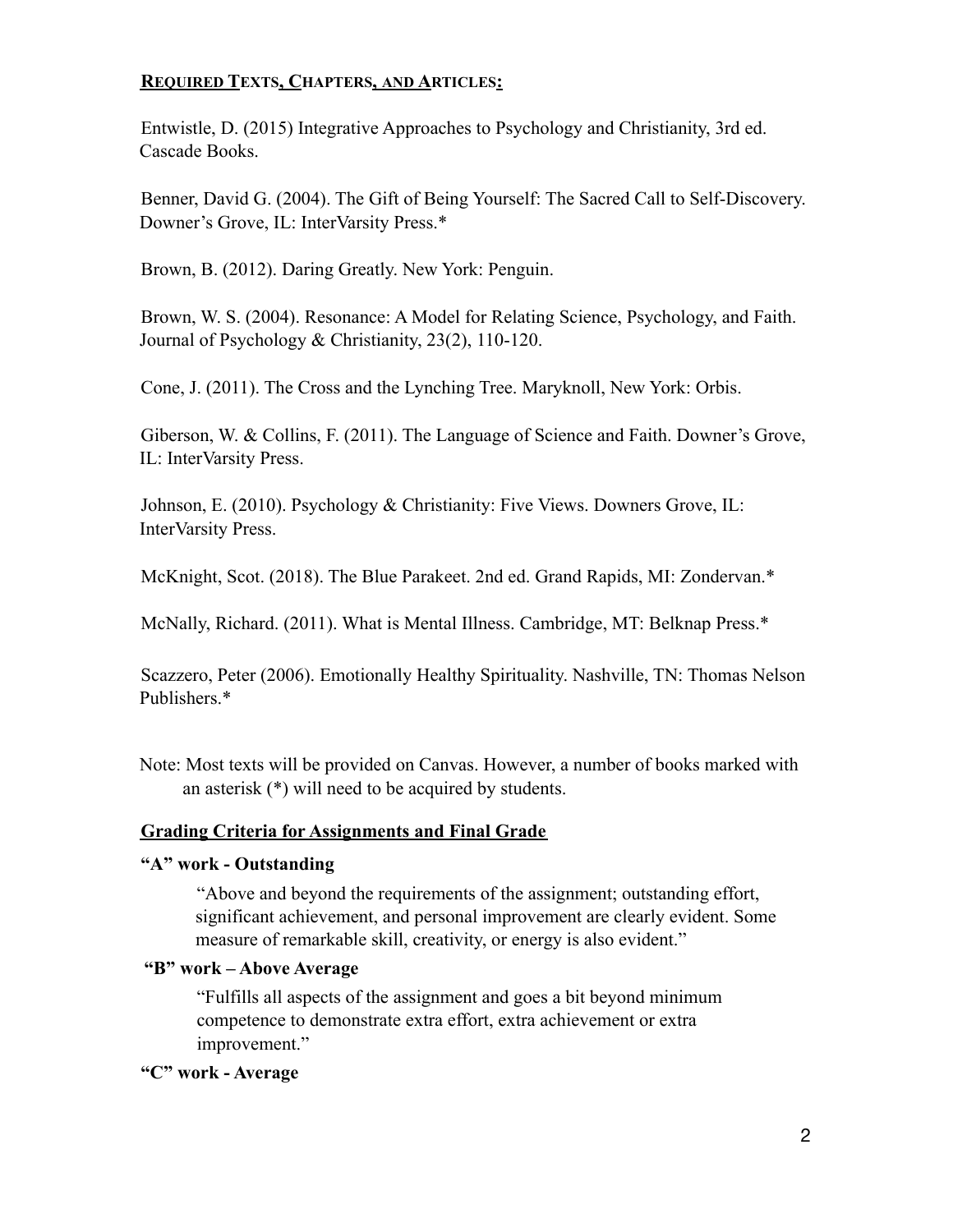"Fulfills all aspects of the assignment with obvious competence and grace. Assignments are completed exactly as assigned."

### **"D" work – Below Average**

"Below average either because some aspect of the assignment has not been fulfilled or because a preponderance of errors (more than one or two per page) interferes with clear communication. A "D" may also indicate failure to follow directions, failure to follow specific recommendations, or failure to demonstrate personal effort and improvement."

#### **"F" work – Not Acceptable**

"Not acceptable, either because the student did not complete the assignment as directed, or because the level of performance is below an acceptable level for college work.

#### **Grading Scale for the Course**

93-100=A 87-89=B+ 77-79=C+ 67-69=D+ 0-59=F 90-92=A- 83-86=B 73-76=C 63-66=D 80-82=B- 70-72=C- 60-62=D

#### **Requirements/Assignments**

- 1. **Assigned Readings**: assigned readings are to be completed by the date listed in this syllabus. Quizzes will be over the assigned readings.
- **2. Reading Responses (13%):** The reading responses are intended to foster and guide your thoughts on the readings throughout the course; therefore, credit will be given for the responses being thoughtfully and competently completed**. Responses should be 2 pages double-spaced.**

Within each response, approximately 1 page should be a summary of the reading and the 2nd page should be your reaction and response to the reading. No title page or Reference page is necessary for reading responses. Do not use quotes. Try your best to summarize and synthesize the information. If you do need to use in text citation, make sure it is APA style citations. Summarize the readings on the first page and then spend the rest of the time responding to the readings on page 2. After you have given a very brief summary, give me your response to the reading. **In your response to the reading, I'm specifically interested in: what you learned that was new, why that concept made a difference for you, how you are affected by it, and how you might think about something differently because of the reading.**

No extensive heading is needed on these responses. Simply put your name, the date the response is due, and the reading response number—then start writing your response on the next line. For example:

Your Name-January 12, 2022 -Reading Response #1 (Entwistle, Chs. 1-3) 3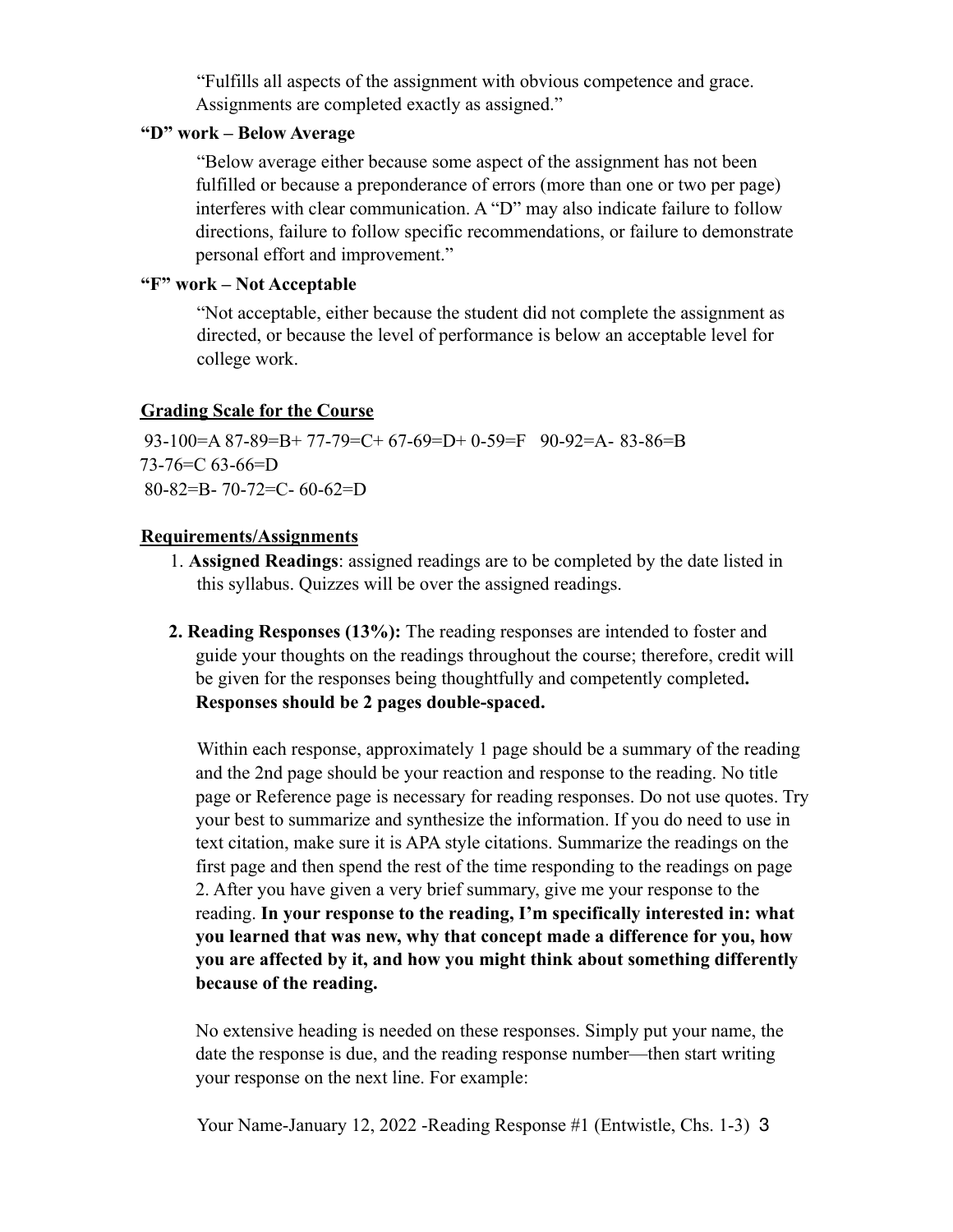- 3. **Quizzes (11%):** There will be occasional quizzes during various weeks of the semester that cover the required reading assignments. These quizzes are all open note, and should be taken after you have done the required reading. All quizzes are on Canvas.
- **4. Discussion Posts (32%):** Weekly discussion posts will be required and will help you stay engaged with the topic of the week, and engage with your fellow classmates. Discussion prompts will be given in the syllabus, on Canvas, and in class. You are expected to post an initial response and then comment on another classmate's post. The total expected word count for your initial post *and* your comment on another's post should be approximately 250 words. Rubric for discussion posts is given in Canvas. There will be time devoted in class to complete these discussion posts.
- **5. Submissions of Sections of FI Paper (30%):** Your final paper will be written in 7 different sections that will be submitted throughout the course and then returned to you for revision. In addition to your other weekly assignments, throughout the course you will have research and writing to do for your final paper. For each section of the final paper, you will get credit for the work done on that particular section. At the end of the course you will submit the entire paper as the "Final Integration Paper" as mentioned below.
- 6. **Final Integration Paper (34%):** Each student will write a 6,000-7,500-word, typewritten paper in APA style presenting his or her beginning perspective on integration based on the material covered in this course. The goal of this paper is to provide you with an opportunity to: (1) critically examine the material presented in the readings and class time; and, (2) help you create a beginning approach to integration. This paper will be written in sections throughout the semester, but then submitted as the final paper at the end of the semester.

Guidelines for Faith Integration Paper: See Appendix B for further instructions. Papers should be double-spaced, in Times New Roman Font, with one-inch margins and 12-point font size. Please include references of all sources consulted for the faith integration paper. The Reference Page is not counted as part of the length of the paper. The paper should contain references to all academic sources and be written in appropriate APA format. Please see APU Library's "Lib Guides for additional help. https://apu.libguides.com/c.php?g=9839&p=49153

|                | <b>Point Distribution</b>   |             |                                 |                                                          |                                              |              |  |
|----------------|-----------------------------|-------------|---------------------------------|----------------------------------------------------------|----------------------------------------------|--------------|--|
| Wee<br>$\bf k$ | <b>Discussi</b><br>on Posts | Quizze<br>S | Reading<br><b>Response</b><br>S | Submissio<br>ns of<br><b>Sections</b><br>for FI<br>Paper | Final<br><b>Submssi</b><br>on of FI<br>Paper | <b>Total</b> |  |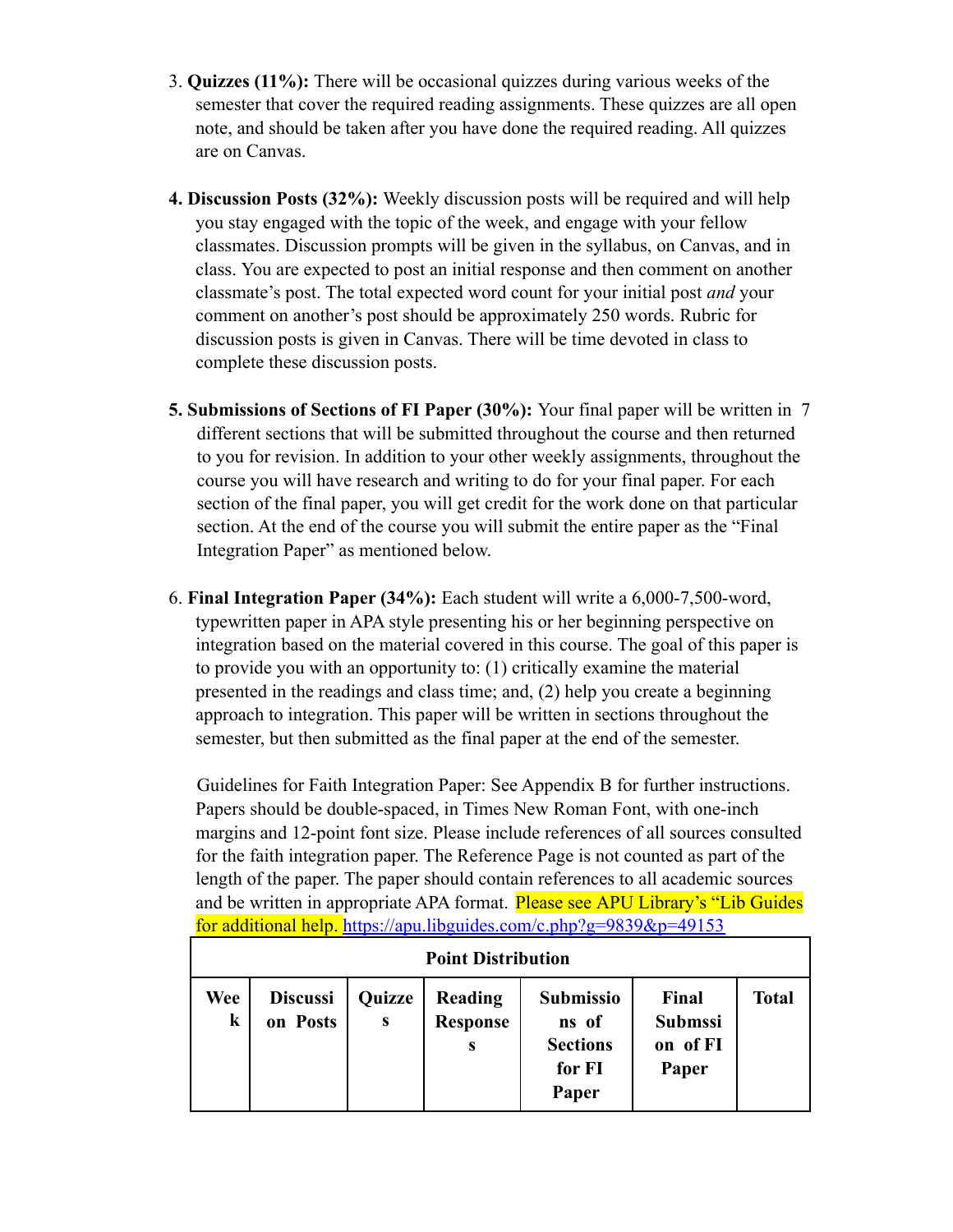|                  | 32% | $11\%$ | 13%        | 30%        | 34% | 100% |
|------------------|-----|--------|------------|------------|-----|------|
| <b>Total</b>     | 240 | 84     | <b>100</b> | ${\bf 77}$ | 260 | 761  |
| $8\,$            | 16  |        |            |            | 260 | 276  |
| $8\,$            | 16  |        | 10         |            |     | 26   |
| $\boldsymbol{7}$ | 16  |        | 10         | 11         |     | 37   |
| $\tau$           | 16  |        |            |            |     | 16   |
| 6                | 16  |        |            | 11         |     | 27   |
| 6                | 16  |        |            |            |     | 16   |
| 5                | 16  |        |            | 11         |     | 27   |
| 5                |     | 12     | 10         |            |     | 22   |
| $\overline{4}$   | 16  |        | 10         | 11         |     | 37   |
| $\overline{4}$   | 16  | 12     | 10         |            |     | 38   |
| $\overline{3}$   | 16  |        | 10         | 11         |     | 37   |
| $\overline{3}$   | 16  | 12     |            |            |     | 28   |
| $\overline{2}$   | 16  | 12     | 10         | 11         |     | 49   |
| $\overline{2}$   | 16  | 12     | 10         | 11         |     | 49   |
| $\mathbf{1}$     | 16  | 12     | 10         |            |     | 38   |
| $\mathbf{1}$     | 16  | 12     | 10         |            |     | 38   |

| <b>Grade Components</b>  | <b>Percentage Points</b> | <b>Clock Hours</b> |
|--------------------------|--------------------------|--------------------|
| <b>Assigned Readings</b> |                          | 25                 |
| <b>Discussion Posts</b>  | 32                       | $30*$              |
| Quizzes                  |                          | 15                 |
| <b>Reading Responses</b> |                          | 30                 |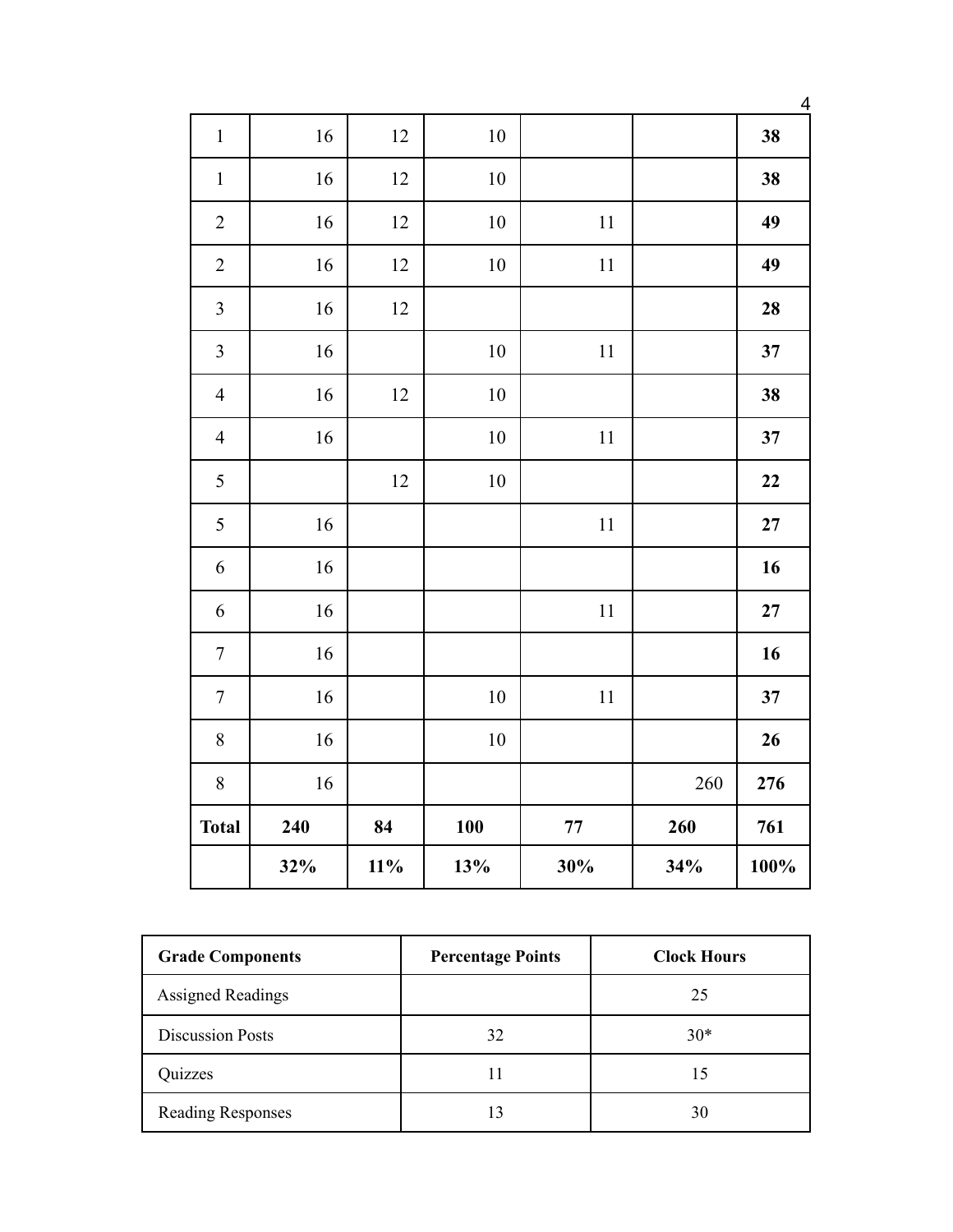| Submitted Sections of FI Paper |     | 60  |
|--------------------------------|-----|-----|
| Final Integration Paper        |     | 20  |
| <b>Total Possible Points:</b>  | 100 | 180 |

# **Syllabus Part B**

*Additional university and departmental policies and student resources can be found via the link below.*

5

# https://docs.google.com/document/d/

# 1eGXDF775S8LPP2T\_BJq033Tw4MCs6LpR8Xbx5WvBp-w/edit?usp=sharing Course Schedule

| Week   | Topic                                                                                          | Readings<br>Due         | Assignmen<br>ts Due                                                       |
|--------|------------------------------------------------------------------------------------------------|-------------------------|---------------------------------------------------------------------------|
| Week 1 | Foundations for Understanding the<br>Integration of Psychology and the<br>Christian Faith      | Entwistle,<br>$Ch.1-3;$ | Discussi<br>on<br>Post#1<br>Reading<br>Response<br>#1 Quiz<br>#1          |
| Week 2 | A Brief History of Christians in<br>Psychology and Developing Your<br><b>Integrative Views</b> | Johnson,<br>Ch. 1       | <b>Discussi</b><br>on<br>Post#2<br>Reading<br>Response<br>$#2$ Quiz<br>#2 |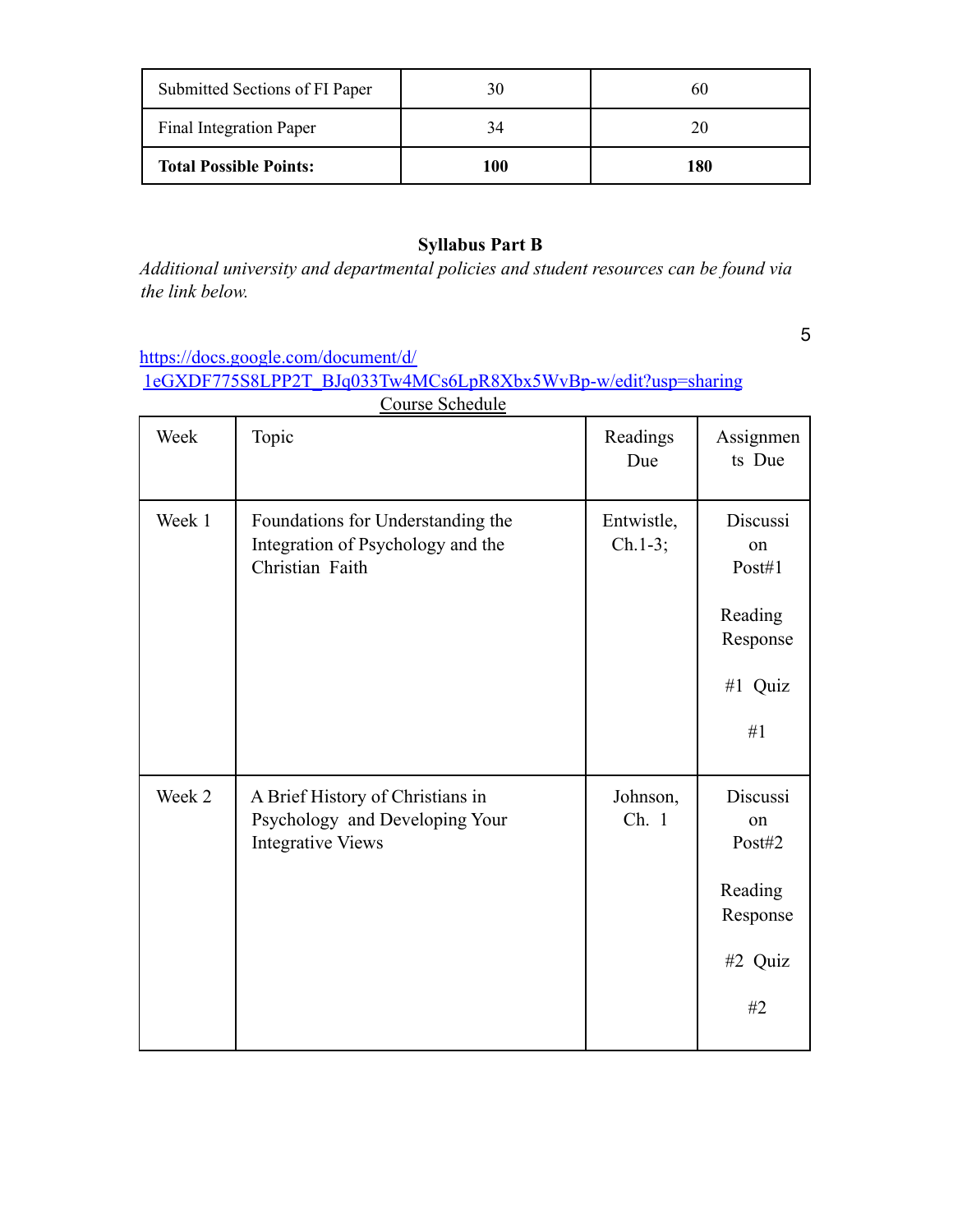| Week 3 | The Relationship between Science and Faith | Giberson<br>&<br>Collins,<br>Ch. 3 | Discussi<br>on<br>Post#3                        |
|--------|--------------------------------------------|------------------------------------|-------------------------------------------------|
|        |                                            |                                    | Reading<br>Response                             |
|        |                                            |                                    | #3 Quiz                                         |
|        |                                            |                                    | #3                                              |
|        |                                            |                                    | FI Paper:<br>Intro and<br>Working<br>Thesis Due |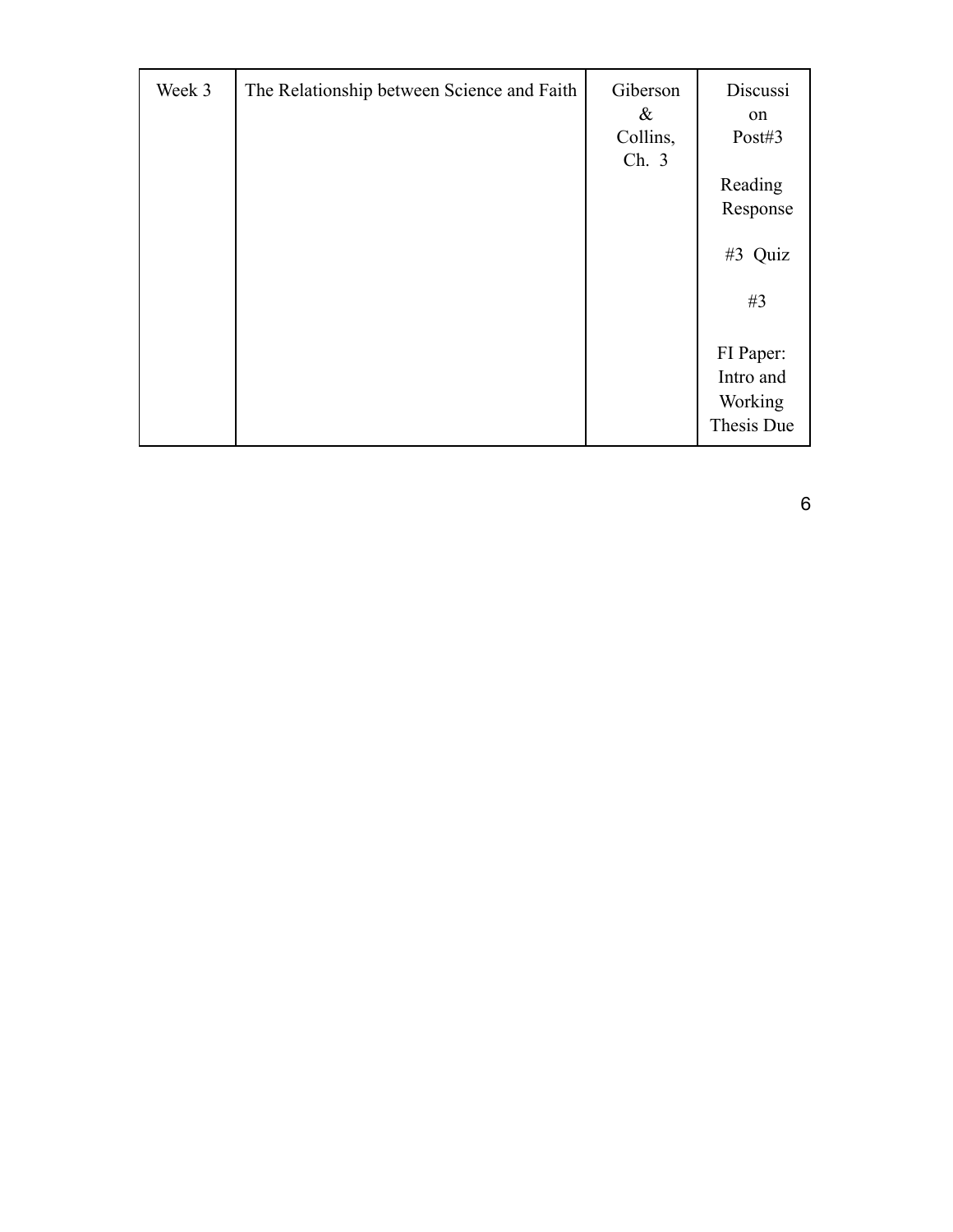| Week 4 | Developing Integration: Models<br>of Integration and Church<br>Tradition | Johnson<br>(editor),<br>Five<br>Views, Ch.<br>2;<br>Brown,<br>W. S.<br>(2004).<br>Resonanc<br>e: A<br>Model for<br>Relating<br>Science,<br>Psycholog<br>y, and<br>Faith.<br>Journal of<br>Psycholo<br>gy &<br>Christianit<br>y, 23(2),<br>$110 - 120$ .<br>Strawn:<br>Integratio<br>n: With<br><b>What</b><br>and With<br>Whom? | Discussi<br>on<br>Post#4<br>Reading<br>Response<br>#4 Quiz<br>#4<br>FI Paper:<br>Church<br>Tradition<br>and<br>Mental<br>Health<br>Due |
|--------|--------------------------------------------------------------------------|---------------------------------------------------------------------------------------------------------------------------------------------------------------------------------------------------------------------------------------------------------------------------------------------------------------------------------|----------------------------------------------------------------------------------------------------------------------------------------|
| Week 5 | Developing Integration: Culture,<br>Context and Experience, Part I       | Migliore,<br>Faith<br>Seeking<br>Understa<br>ndi<br>ng, Ch. 9                                                                                                                                                                                                                                                                   | Discussi<br>on<br>Post#5                                                                                                               |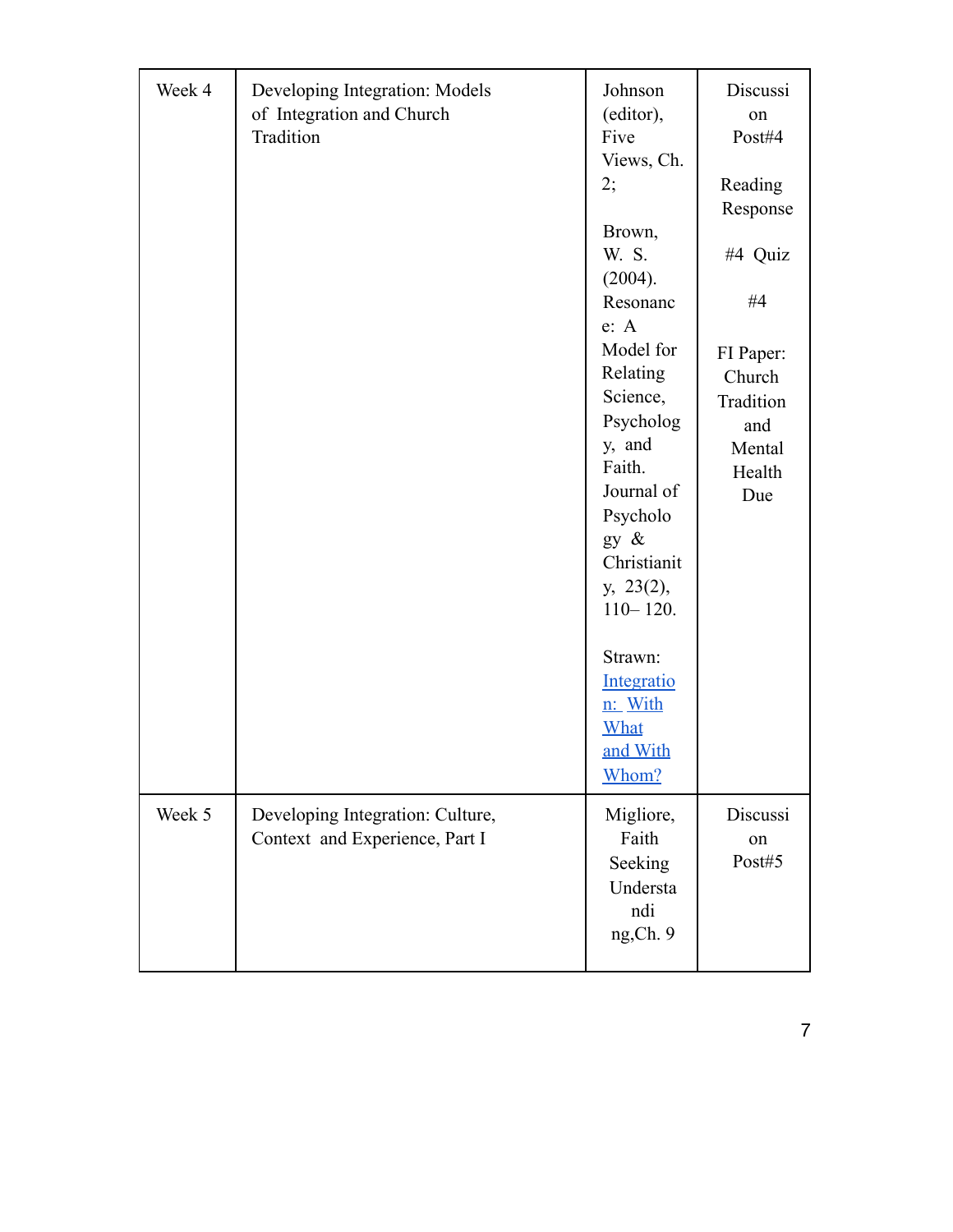| Week 6 | Developing Integration: Culture,<br>Context and Experience, Part II | Cone, The<br>Cross and<br>the<br>Lynching<br>Tree,<br>Ch. 1-2 | Discussi<br>on<br>Post#6<br>Reading<br>Response<br>#5                                 |
|--------|---------------------------------------------------------------------|---------------------------------------------------------------|---------------------------------------------------------------------------------------|
|        |                                                                     |                                                               | FI Paper:<br>Personal<br>and<br>Cultural<br>Experienc<br>es<br>w/Mental<br>Health Due |
| Week 7 | Developing Integration:<br>Interpreting Scripture, Part I           | McKnig<br>ht, Blue<br>Parakeet,<br>Chs. 1-2                   | Discussi<br>on<br>Post#7<br>Reading<br>Response<br>#6 Quiz<br>#6                      |
| Week 8 | Transformational Approach to Integration                            | Green,<br>SBT, pp.<br>63-102                                  |                                                                                       |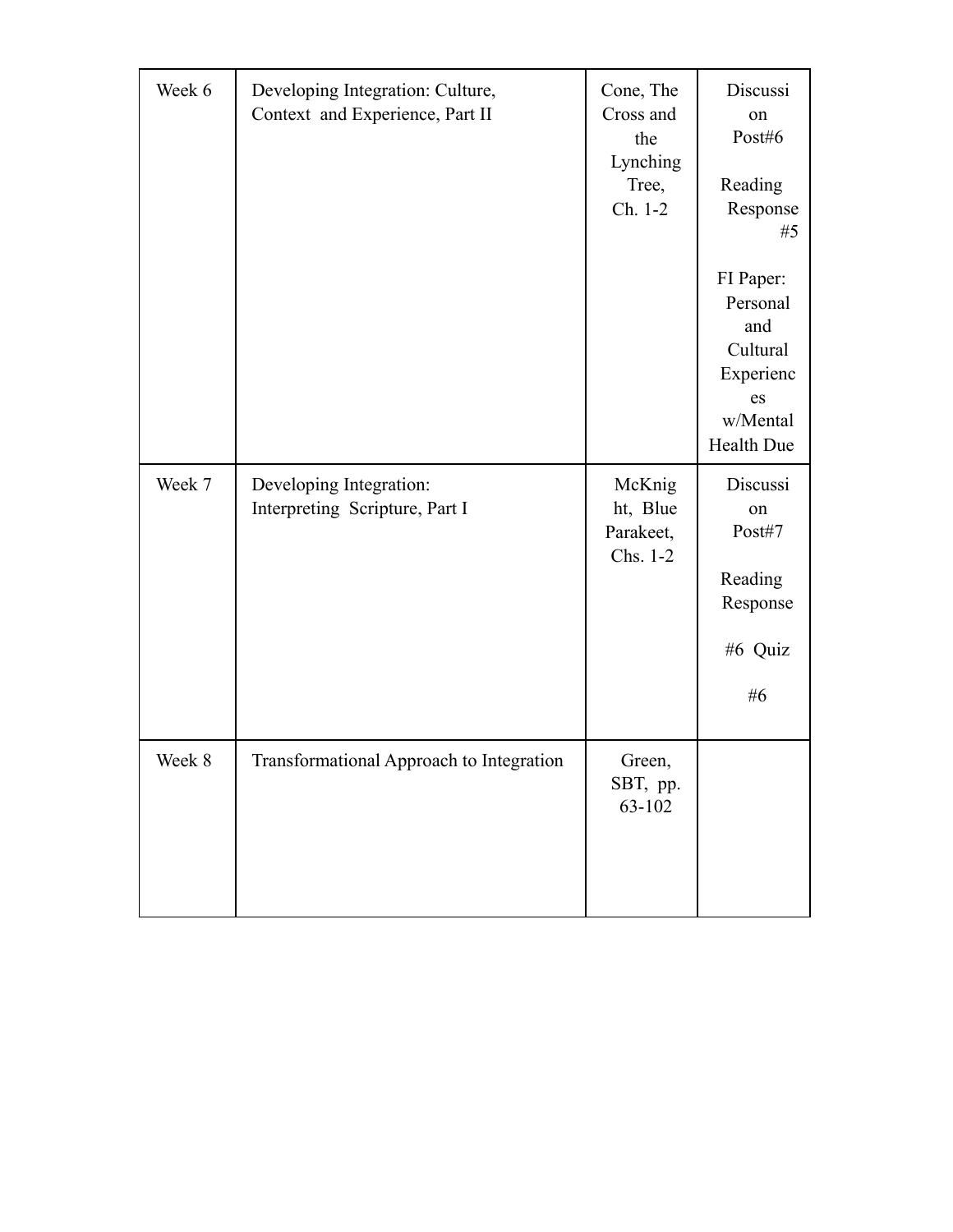| Week 9 | Developing Integration:<br>Interpreting Scripture, Part II | McKnig<br>ht, Blue<br>Parakeet,<br>Chs. 6-8 | Discussi<br><sub>on</sub><br>Post#8<br>Reading<br>Response<br>#7     |
|--------|------------------------------------------------------------|---------------------------------------------|----------------------------------------------------------------------|
|        |                                                            |                                             | FI Paper:<br>Christian<br>Theology<br>and<br>Mental<br>Health<br>Due |

|         |                                                         |                                                                  | 8                                                                                                           |
|---------|---------------------------------------------------------|------------------------------------------------------------------|-------------------------------------------------------------------------------------------------------------|
| Week 10 | Psychological Perspectives on<br>Mental Health, Part I  | McNally,<br>What is<br>Mental<br>Illness?<br>Ch.1                | Reading<br>Response<br>$#8$ Quiz<br>#7                                                                      |
| Week 11 | Psychological Perspectives on<br>Mental Health, Part II | McNally,<br>What is<br>Mental<br>Illness?<br>Ch. 4 & 8           | Discussi<br>on Post<br>#9<br>FI Paper:<br>Psycholo<br>gic al<br>Perspectiv<br>es on<br>Mental<br>Health Due |
| Week 12 | Practical and Applied Integration, Part I               | Scazzero,<br>Emotional<br>ly<br>Healthy<br>Spiritualit<br>y, Ch. | Discussi<br>on Post<br>#10                                                                                  |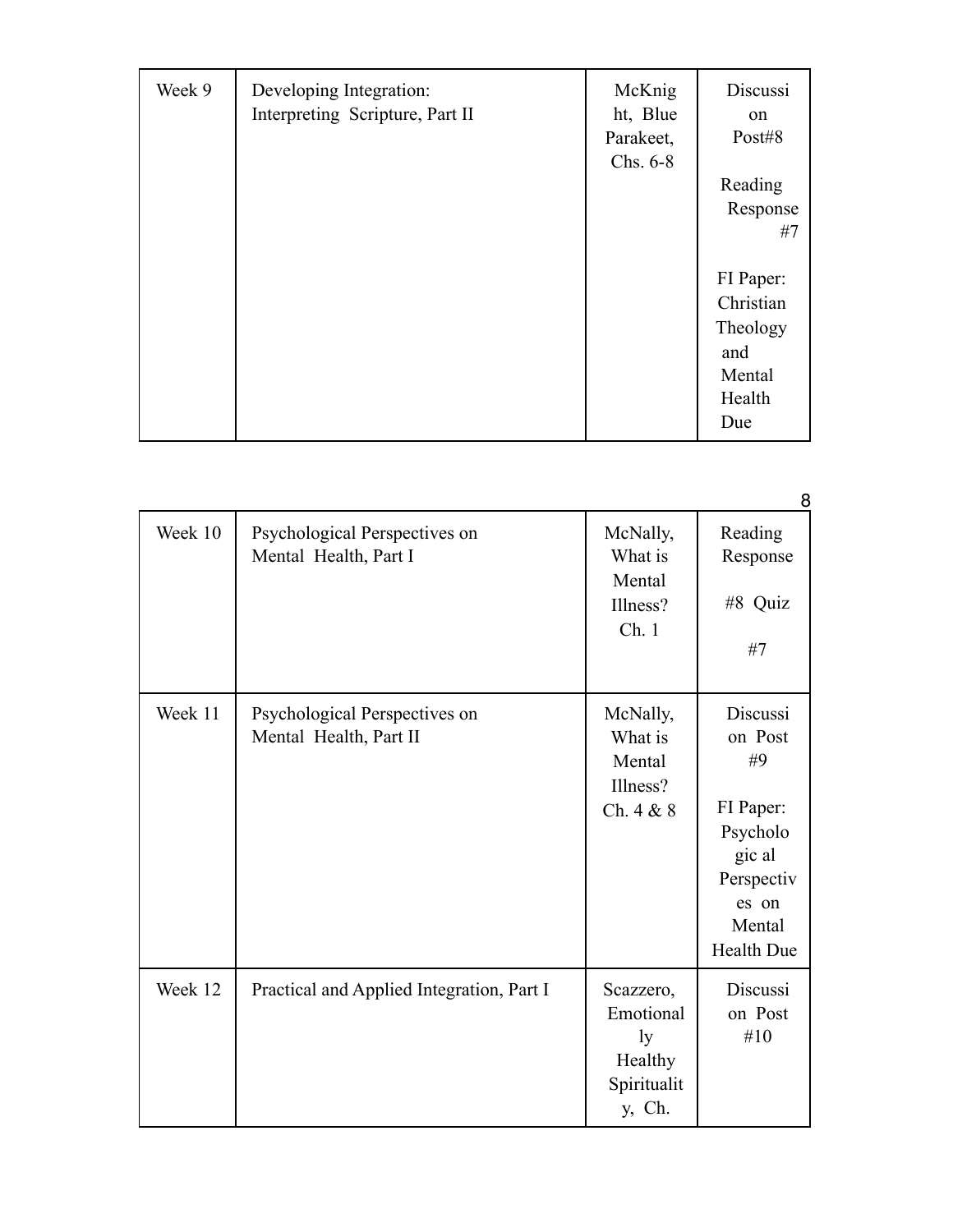|         |                                             | $1-4$                                                                       |                                                                                                                 |
|---------|---------------------------------------------|-----------------------------------------------------------------------------|-----------------------------------------------------------------------------------------------------------------|
| Week 13 | Practical and Applied Integration, Part II  | Scazzero,<br>Emotional<br>ly<br>Healthy<br>Spiritualit<br>y, Ch.<br>$5 - 8$ | Discussi<br>on Post<br>#11<br>FI Paper:<br>Practical<br>and<br>Applied<br>Approach<br>es to<br>Mental<br>Health |
| Week 14 | Practical and Applied Integration, Part III | Benner,<br>Gift of<br><b>Being</b><br>Yourself,<br>Ch. 1-3                  | Discussi<br>on Post<br>#12                                                                                      |

|         |                                            |                                                            | 9                                                                                                   |
|---------|--------------------------------------------|------------------------------------------------------------|-----------------------------------------------------------------------------------------------------|
| Week 15 | Practical and Applied Integration, Part IV | Benner,<br>Gift of<br><b>Being</b><br>Yourself,<br>Ch. 4-6 | Discussi<br>on Post<br>#13<br>Reading<br>Response<br>#9<br>FI Paper:<br>Synthesis<br>Section<br>Due |
| Week 16 | Practical and Applied Integration, Part V  | Brown,<br>Daring<br>Greatly,<br>Ch.3                       | Discussi<br>on Post<br>#14<br>Reading<br>Response<br>#10                                            |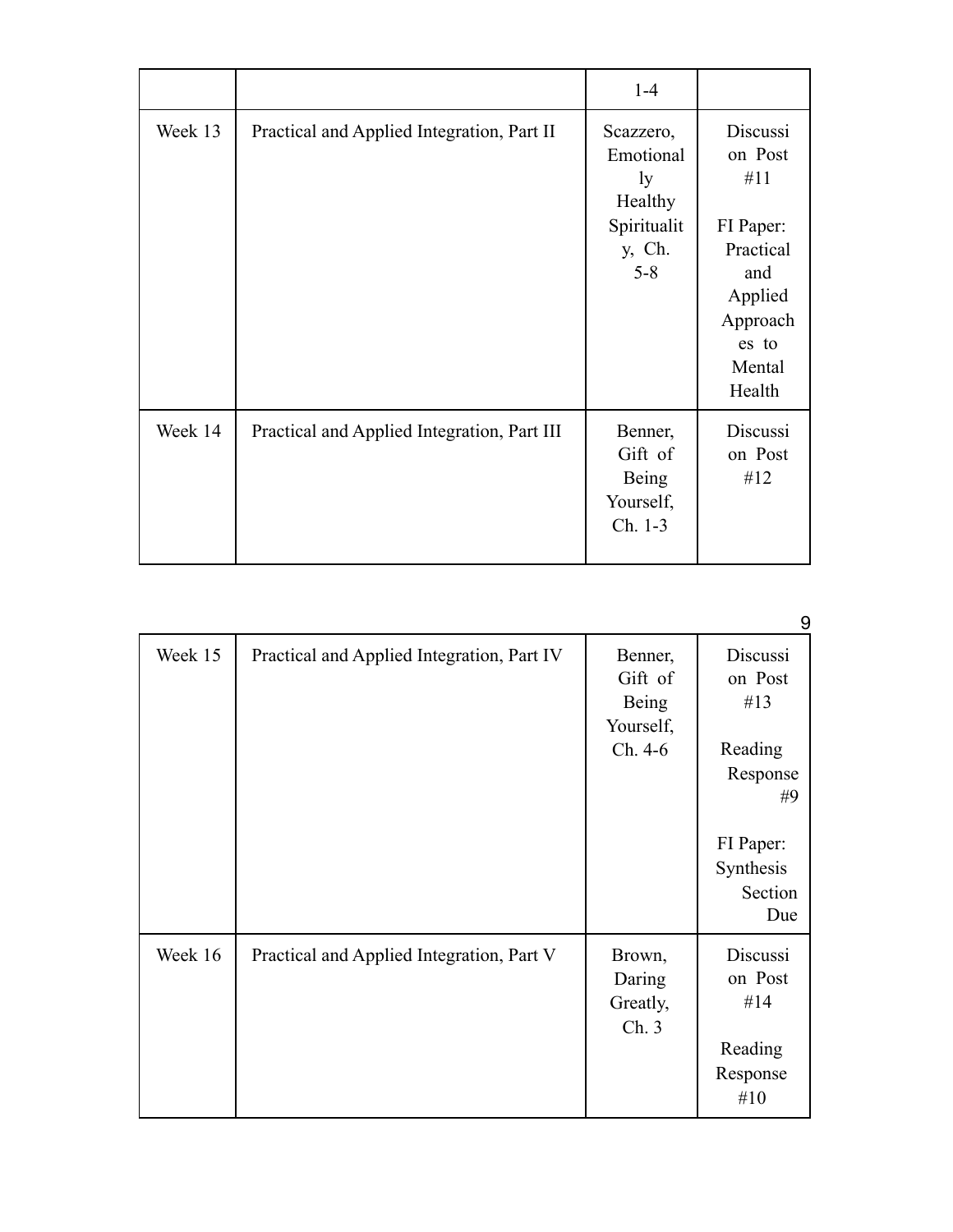| Finals<br>Week | Final Course Wrap-up | Discussi<br>on Post<br>#15                              |
|----------------|----------------------|---------------------------------------------------------|
|                |                      | Final<br><b>Submitt</b><br>ed FI<br>Paper<br><b>Due</b> |

### **APPENDIX A – Bibliography**

#### **Introductory**

- American Psychological Association. (2002*). Ethical principles of psychologists and code of conduct.* Retrieved from: http://www.apa.org/ethics/ code2002.html#10\_01
- Browning, D. S. (1987). *Religious thought and the modern psychologies: A critical conversation in the theology of culture.* Philadelphia, PN: Fortress Press.
- Carter, J.D. (1977). Secular and sacred models of psychology and religion. *Journal of Psychology and Theology, 5*(3)*,* 197-208.
- Doherty, William J. (1995). *Soul Searching: Why Psychotherapy Must Promote Moral Responsibility*. New York: Basic Books.

#### 10

- Dueck, A. (1989). On living in Athens: Models of relating psychology, church, and culture. *Journal of Psychology and Christianity*, *8*(1), 5-18.
- Eck, B. E. (1996). Integrating the integrators: An organizing framework for a multifaceted process of integration. *Journal of Psychology and Christianity, 15*(2), 101-115.
- Eck, B. E. (2002). An exploration of the therapeutic use of spiritual disciplines in clinical practice. *Journal of Psychology and Christianity*, *21*(3), 266-280.
- Jones, Stanton L. (2014) *Psychology: A Student's Guide*. Wheaton, Illinois: Crossway.
- McMinn, Mark R. (2008). *Sin and grace in Christian Counseling: An Integrative Paradigm.* Downer's Grove, Illinois: InterVarsity Press.
- Pearcey, N. R. & C.B. Thaxton (1994). *The soul of science: Christian faith and natural philosophy.* Wheaton, IL: Crossway.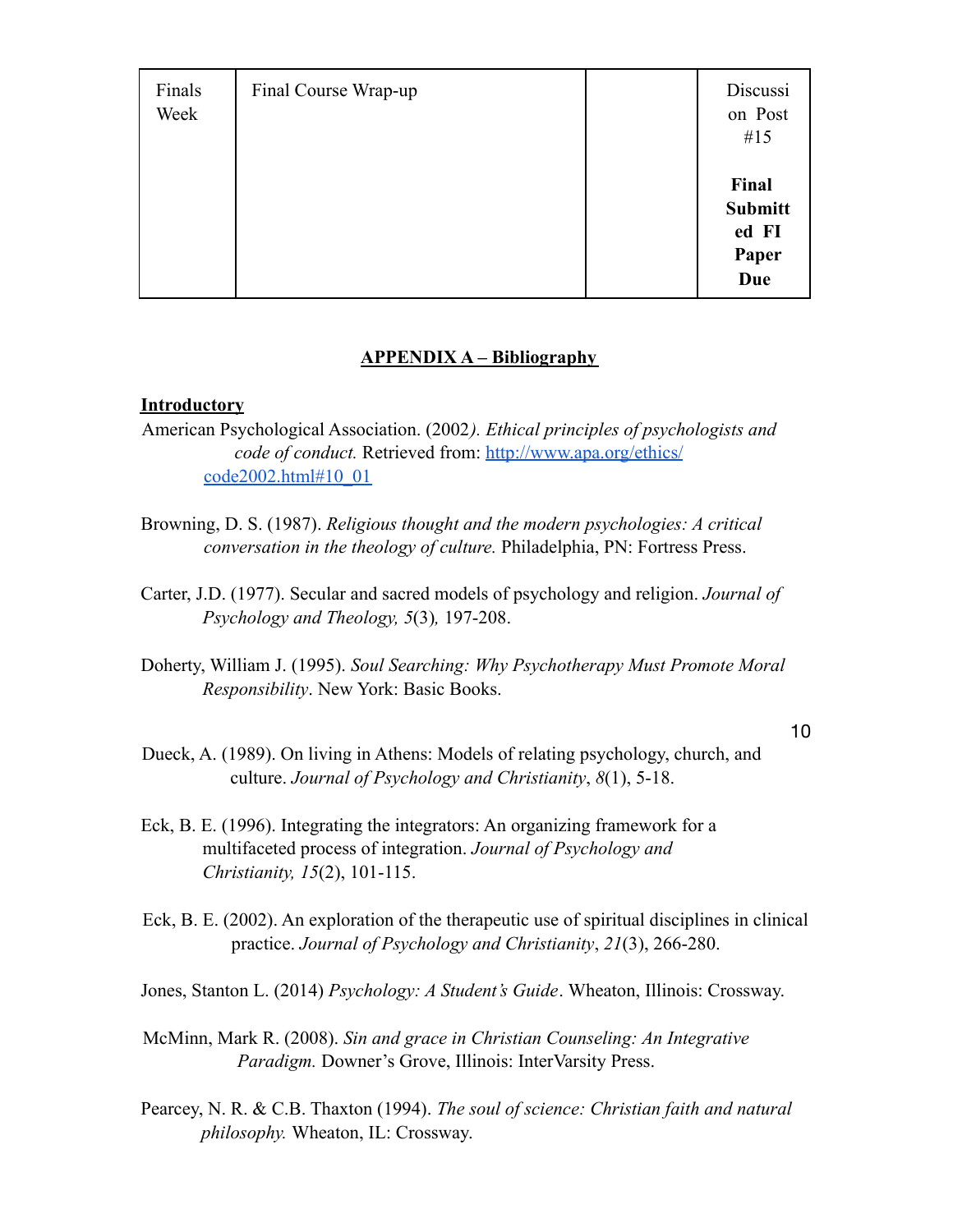- Plantinga, C., Jr. (2002). *Engaging God's World: A Christian Vision of Faith, Learning & Living.* Eerdmans.
- Stone, Howard W. & James O. Duke. (1996). *How to Think Theologically.* Minneapolis: Fortress Press.

#### **Intermediate**

- Bland, Earl D. and Brad D. Strawn, eds. (2014) *Christianity and Psychoanalysis: A New Conversation.* Downer's Grove, Illinois: InterVarsity Press.
- Brown, Warren S. and Brad D. Strawn. (2012). *The Physical Nature of Christian Life: Neuroscience, Psychology, and the Church.* Cambridge: Cambridge University Press.
- Dueck, Alvin and Cameron Lee, eds. (2005). *Why Psychology Needs Theology.* Grand Rapids, Michigan: Wm. B. Eerdmans.
- Hart, Trevor. (1995). *Faith Thinking.* Downer's Grove, Illinois: InterVarsity Press.
- Jeeves, Malcom A. (1997). *Human Nature at the Millennium: Reflections on the Integration of Psychology and Christianity.* Grand Rapids, Michigan: Baker Books.
- Johnson, Eric L. (2007). *Foundations for Soul Care: A Christian Psychology Proposal*. Downer's Grove, Illinois: InterVarsity Press.
	- 11
- King, P.E., Whitney, W. (2015). What's the 'positive' in positive psychology? Teleological considerations of the doctrine of creation and the imago dei*.*" *Journal of Psychology and Theology, 43*, 47-59.
- Kung, Hans. (1979). *Freud and the Problem of God*. New York: Doubleday.
- Martin, James. (2012). The Jesuit Guide to (Almost) Everything. New York: HarperCollins Publishers.
- Whitney, W. (2019). Beginnings: Why the doctrine of creation matters for the integration of Psychology and Christianity. *Journal of Psychology and Theology*, 48 (1), 44-65.

#### **Advanced**

Green, Joel B. (2008). *Body, Soul and Human Life: The Nature of Humanity in the Bible.* Grand Rapids: Baker Academic.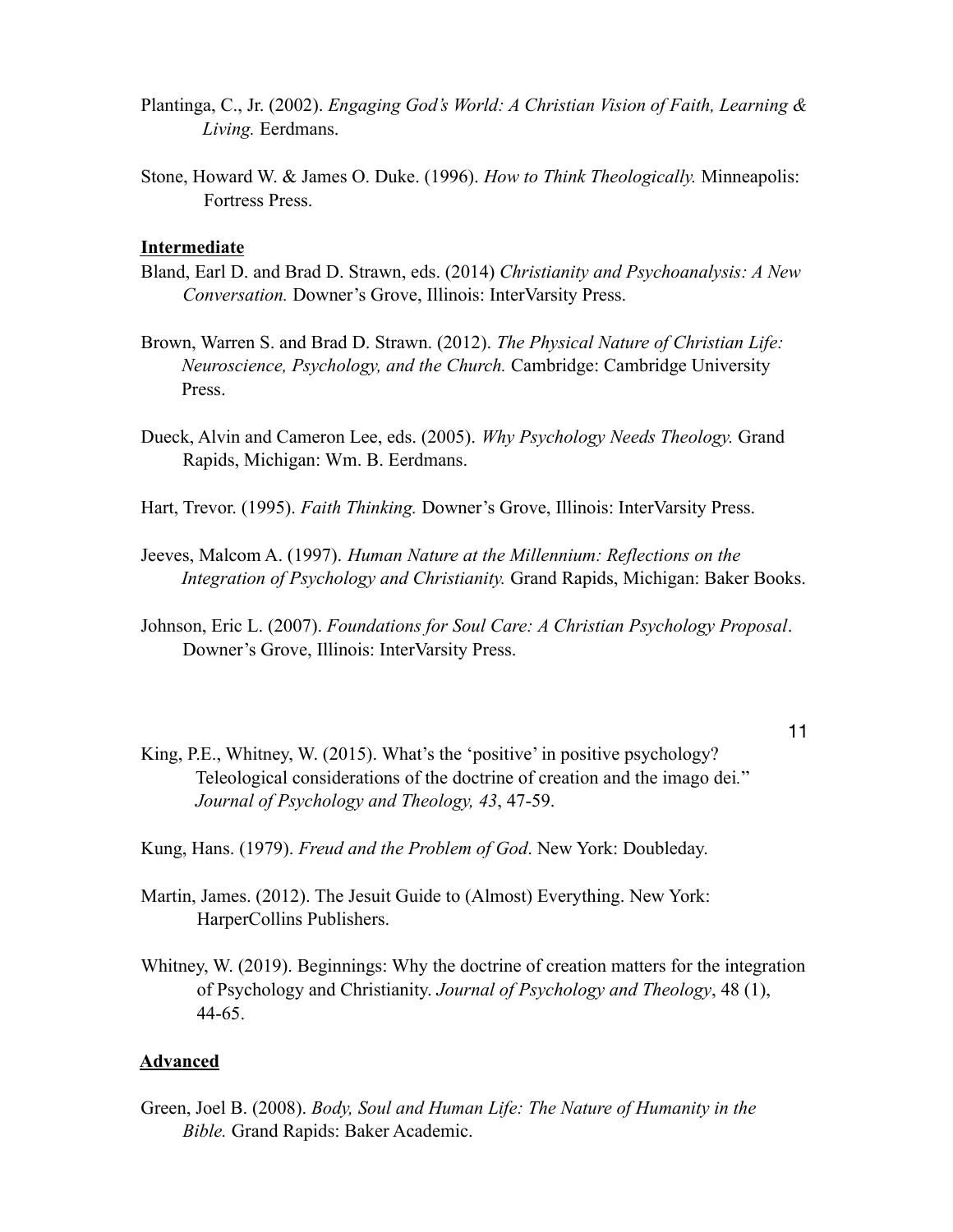- Loder, James E. (1998). *The Logic of the Spirit: Human Development in Theological Perspective.* San Francisco: Jossey-Bass.
- MacIntyre, Alisdair. (1988) *Whose Justice? Which Rationality?* Notre Dame, Indiana: Notre Dame Press, pp.1-12; 349-387

Volf, Miroslav. (1996). *Exclusion and Embrace.* Nashville: Abingdon Press.

## **APPENDIX B Senior Seminar Capstone Assignment: Final Integration Paper**

**Topic:** Mental Health from Psychological and Theological Perspectives.

#### **Overview:**

For this course, each student will write a 6,000-7,500-word paper (24-27 double-spaced pages, 12 point, Times New Roman Font). This typewritten paper will be submitted in Canvas, it will be in APA style, and will present your beginning perspective on integration based on the material covered in this course. While this paper will incorporate research into various topics, it will be a theoretical paper that incorporates material both from Christian theology and psychology. While this kind of theoretical paper might be new to you, this course will walk you through the various steps each week that you will need to accomplish in order to have a final integration paper by the end of the semester. Sections of the paper will be submitted almost every week of the class, and you will be given feedback. By the end of the term, your paper should be close to completion.

12

The goal of this paper is to help you create a beginning approach to integration, and to help you begin to reflect, from the standpoint of faith and psychology, on the topic of mental health. **Instead of picking an integrative topic for your paper, this course will help you develop your integrative skills as we all think about the topic of mental health together. As we move through the content of the course, you will form your integrative perspective on mental illness in light of your knowledge of what psychology and Christian theology says.**

Here is the basic structure of the paper. Almost every week you will be researching and writing one of these sections. These are the sections that should be reflected as titles (in proper APA format) within your paper.

- Introduction (1-page max.)
- How Personal Religious Experience/Church Tradition informs Mental Health (1.5 pages)
- How Personal and Cultural Experiences inform Mental Health (1.5 pages)
- How Christian Theology and Scripture informs Mental Health (5 pages) ●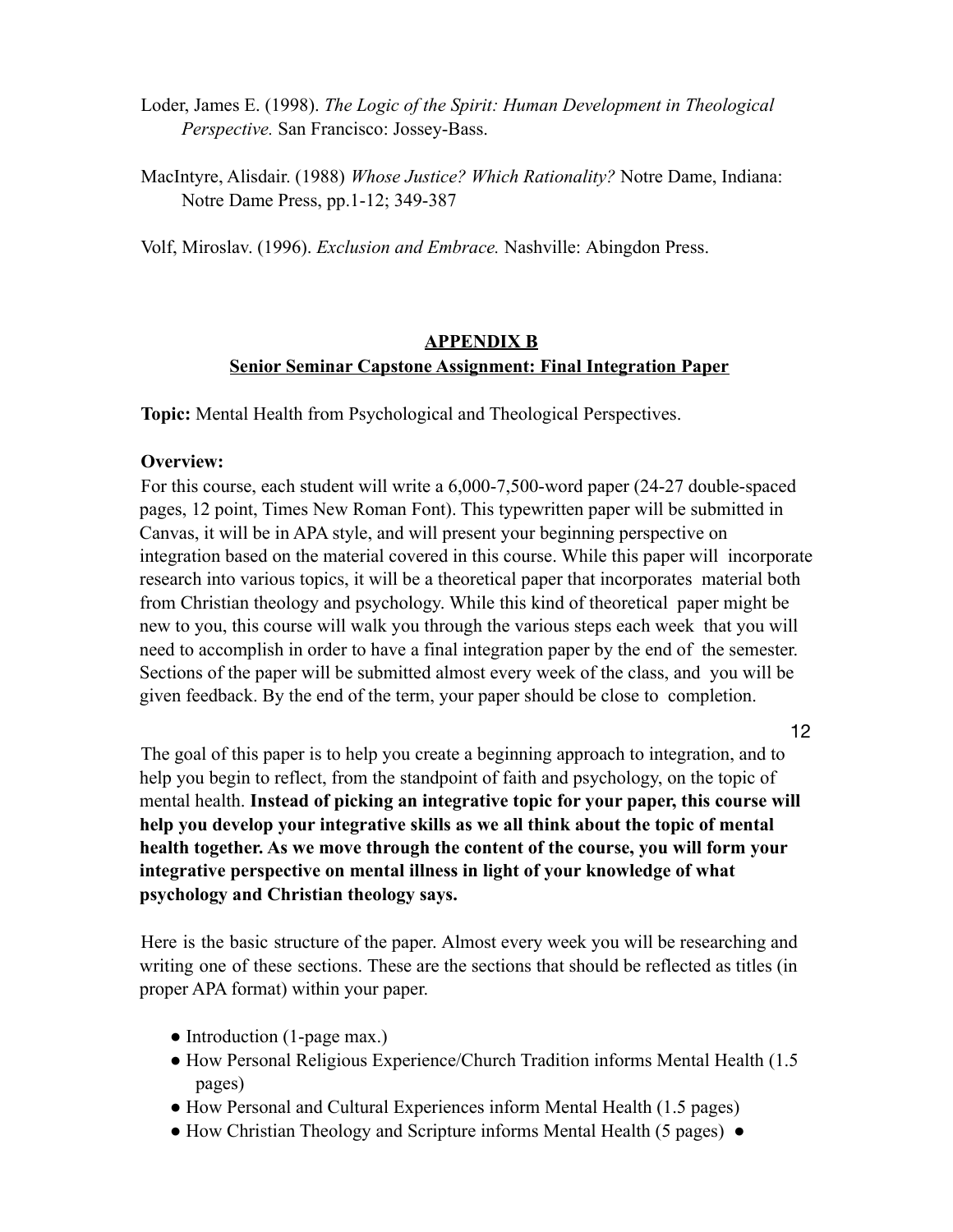How Psychology Informs views of Mental Health (4.5 pages)

● Practical and Applied Integrative Approaches to Mental Health (4.5 pages) ● Synthesis: Towards a Holistic and Integrative View of Mental Health (6 pages) ● Final Concluding Remarks (3 pages)

Within Canvas further instructions will be given each week on how to do research, and how to structure each of these sections.

# **PLNU Mission**

# **To Teach ~ To Shape ~ To Send**

Point Loma Nazarene University exists to provide higher education in a vital Christian community where minds are engaged and challenged, character is modeled and formed, and service is an expression of faith. Being of Wesleyan heritage, we strive to be a learning community where grace is foundational, truth is pursued, and holiness is a way of life.

## **STATE AUTHORIZATION**

State authorization is a formal determination by a state that Point Loma Nazarene University is approved to conduct activities regulated by that state. In certain states outside California, Point

Loma Nazarene University is not authorized to enroll online (distance education) students. If a student moves to another state after admission to the program and/or enrollment in an online course, continuation within the program and/or course will depend on whether Point Loma Nazarene University is authorized to offer distance education courses in that state. It is the student's responsibility to notify the institution of any change in his or her physical location. Refer to the map on **State Authorization** to view which states allow online (distance education) outside of California.

# **COURSE CREDIT HOUR INFORMATION**

In the interest of providing sufficient time to accomplish the stated Course Learning Outcomes, this class meets the PLNU credit hour policy for a 3 unit class delivered over 16 weeks. It is anticipated that students will spend a minimum of 37.5 participation hours per credit hour on their coursework. For this course, students will spend an estimated 150 total hours meeting the course learning outcomes. The time estimations are provided in the Canvas modules.

# **PLNU COPYRIGHT POLICY**

Point Loma Nazarene University, as a non-profit educational institution, is entitled by law to use materials protected by the US Copyright Act for classroom education. Any use of those materials outside the class may violate the law.

# **PLNU ACADEMIC HONESTY POLICY**

Students should demonstrate academic honesty by doing original work and by giving appropriate credit to the ideas of others. Academic dishonesty is the act of presenting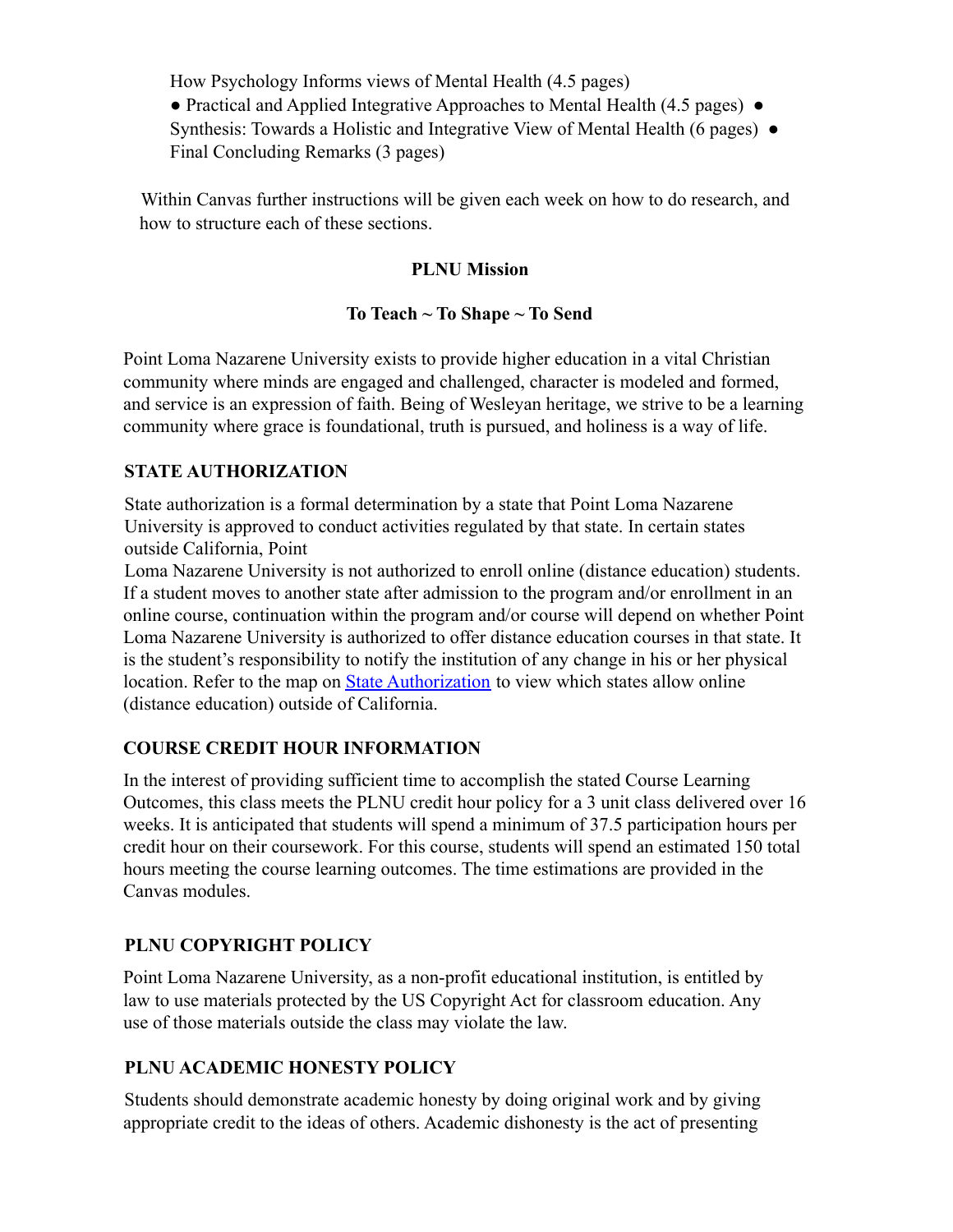information, ideas, and/or concepts as one's own when in reality they are the results of another person's creativity and effort. A faculty member who believes a situation involving academic dishonesty has been detected may assign a failing grade for that assignment or examination, or, depending on the seriousness of the offense, for the course. Faculty should follow and students may appeal using the procedure in the university Catalog. See Academic Policies for definitions of kinds of academic dishonesty and for further policy information.

## **PLNU ACADEMIC ACCOMMODATIONS POLICY**

While all students are expected to meet the minimum standards for completion of this course as established by the instructor, students with disabilities may require academic adjustments, modifications or auxiliary aids/services. At Point Loma Nazarene University (PLNU), these students are requested to register with the Disability Resource Center (DRC), located in the Bond Academic Center (DRC@pointloma.edu or 619-849-2486). The DRC's policies and procedures for assisting such students in the development of an appropriate academic adjustment plan (AP) allows PLNU to comply with Section 504 of the Rehabilitation Act and the Americans with Disabilities Act. Section 504 prohibits discrimination against students with special needs and guarantees all qualified students equal access to and benefits of PLNU programs and activities. After the student files the required documentation, the DRC, in conjunction with the student, will develop an AP to meet that student's specific learning needs. The DRC will thereafter email the student's AP to all faculty who teach courses in which the student is enrolled each semester. The AP must be implemented in all such courses.

If students do not wish to avail themselves of some or all of the elements of their AP in a particular course, it is the responsibility of those students to notify their professor in that course. PLNU highly recommends that DRC students speak with their professors during the first two weeks of each semester about the applicability of their AP in that particular course and/or if they do not desire to take advantage of some or all of the elements of their AP in that course.

# **PLNU ATTENDANCE AND PARTICIPATION POLICY**

Regular and punctual attendance at all **synchronous** class sessions is considered essential to optimum academic achievement. If the student is absent for more than 10 percent of class sessions

(virtual or face-to-face), the faculty member will issue a written warning of de-enrollment. If the absences exceed 20 percent, the student may be de-enrolled without notice until the university drop date or, after that date, receive the appropriate grade for their work and participation. In some courses, a portion of the credit hour content will be delivered **asynchronously** and attendance will be determined by submitting the assignments by the posted due dates. See Academic Policies in the Undergraduate Academic Catalog. If absences exceed these limits but are due to university excused health issues, an exception will be granted.

### **Asynchronous Attendance/Participation Definition**

A day of attendance in asynchronous content is determined as contributing a substantive note, assignment, discussion, or submission by the posted due date. Failure to meet these standards will result in an absence for that day. Instructors will determine how many